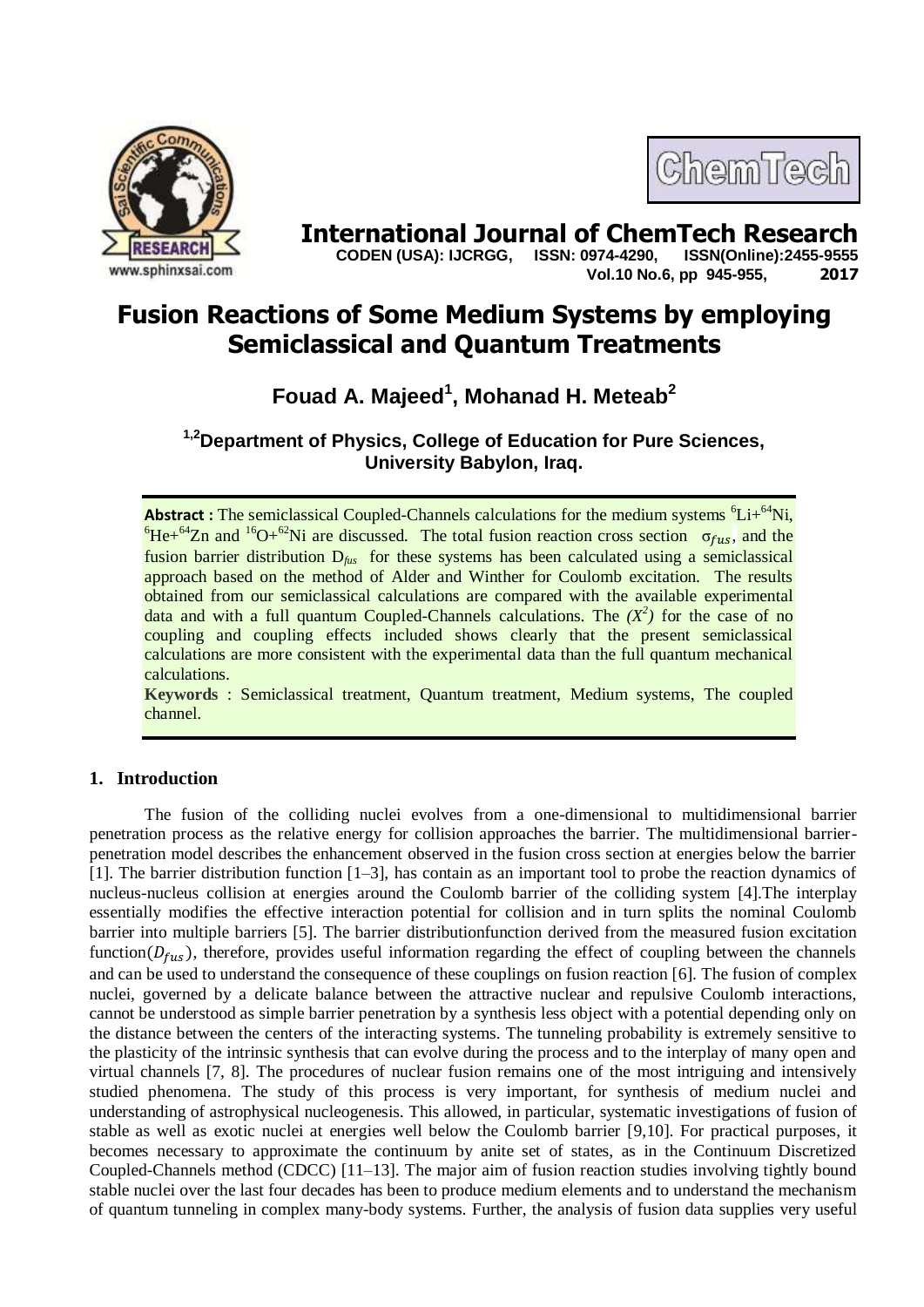information about the nuclear interaction at distances corresponding to the outer side of the Coulomb barrier [14,15]. The satisfactorily explained using simple one-dimensional barrier penetration concepts within the (WKB) approximation [16]. The aim of the present work emphases semiclassical and Quantum mechanical treatments to study the effect of the coupled-channel calculations on total fusion reaction cross section  $\sigma_{fus}$ , and the fusion barrier distribution  $D_{f_1}$  for the systems  ${}^6Li + {}^{64}Ni$ ,  ${}^6He + {}^{64}Zn$  and  ${}^{16}O + {}^{62}Ni$  by adopting a semiclassical approach which uses the Continuum Discretized Coupled-Channel (CDCC) approximation. The semiclassical calculations have been implemented and coded using Fortran codenamed (SCF) developed by H. D. Marta et al., [17], while the full quantum mechanical calculations were performed using the CC developed by L. F. Canto, P. R. S. Gomes, R. Donangelo and M. S. Hussein, [17] and the results will be compared with the available experimental data.

### **2. Theoretical framework**

A standard theoretical approach is thus to explicitly deal with nuclear intrinsic degrees of freedom in addition to the relative motion between the colliding nuclei. Let asconsider the reaction described by the total wave function  $\Psi(\mathbf{r},\xi)$ , where rstands for the projectile and target nuclei separation vector and  $\xi$  for the set of intrinsic coordinates of the projectile and target nuclei. The dynamics of this reaction is determined by the Hamiltonian,

$$
H = H_0 + T + U \tag{1}
$$

where  $H_0 \equiv H_0(\xi, p_\xi)$  is the intrinsic Hamiltonian,  $T \equiv -\hbar^2 \nabla^2/2\mu$  is the kinetic energy operator of the relative motion between the projectile and target nuclei, and  $U \equiv U(\mathbf{r}, \xi)$  is the interaction potential. The eigen states of the intrinsic Hamiltonian,  $|\beta\rangle$ , satisfy the Schrödinger equation [17],

$$
(e_{\eta} - H_0)|\beta\rangle = 0 \tag{2}
$$

The orthonormality is,

$$
\langle \beta' | \beta \rangle = \int d\xi \varphi_{\beta'}^*(\xi) \varphi_{\beta}(\xi) = \delta_{\eta \eta'} \qquad (3)
$$

where  $\varphi_\beta(\xi)$   $(\varphi_{\beta}(\xi))$  is the wave function corresponding to the state  $|\beta\rangle(|\beta\rangle)$  in the  $\xi$ - representation. The interaction potential is split as,

$$
U = U' + U'' \tag{4}
$$

where  $U'$  is diagonal in channel space,

$$
U' = \sum_{\beta} |\beta\rangle U'_{\eta}\langle \beta|
$$
 (5)  

$$
U'' = \sum_{\beta} |\beta\rangle U''_{\beta,\beta}\langle \beta|
$$
 (6)

Where

$$
U_{\beta}^{'}(r) = \int d\xi \left| \varphi_{\beta}(\xi) \right|^{2} U^{'}(r,\xi) \tag{7}
$$

$$
U_{\beta,\beta'}^{''}(\mathbf{r}) = \int d\xi \varphi_{\beta'}^{*}(\xi) U^{''}(\mathbf{r},\xi) \varphi_{\beta}(\xi)
$$
 (8)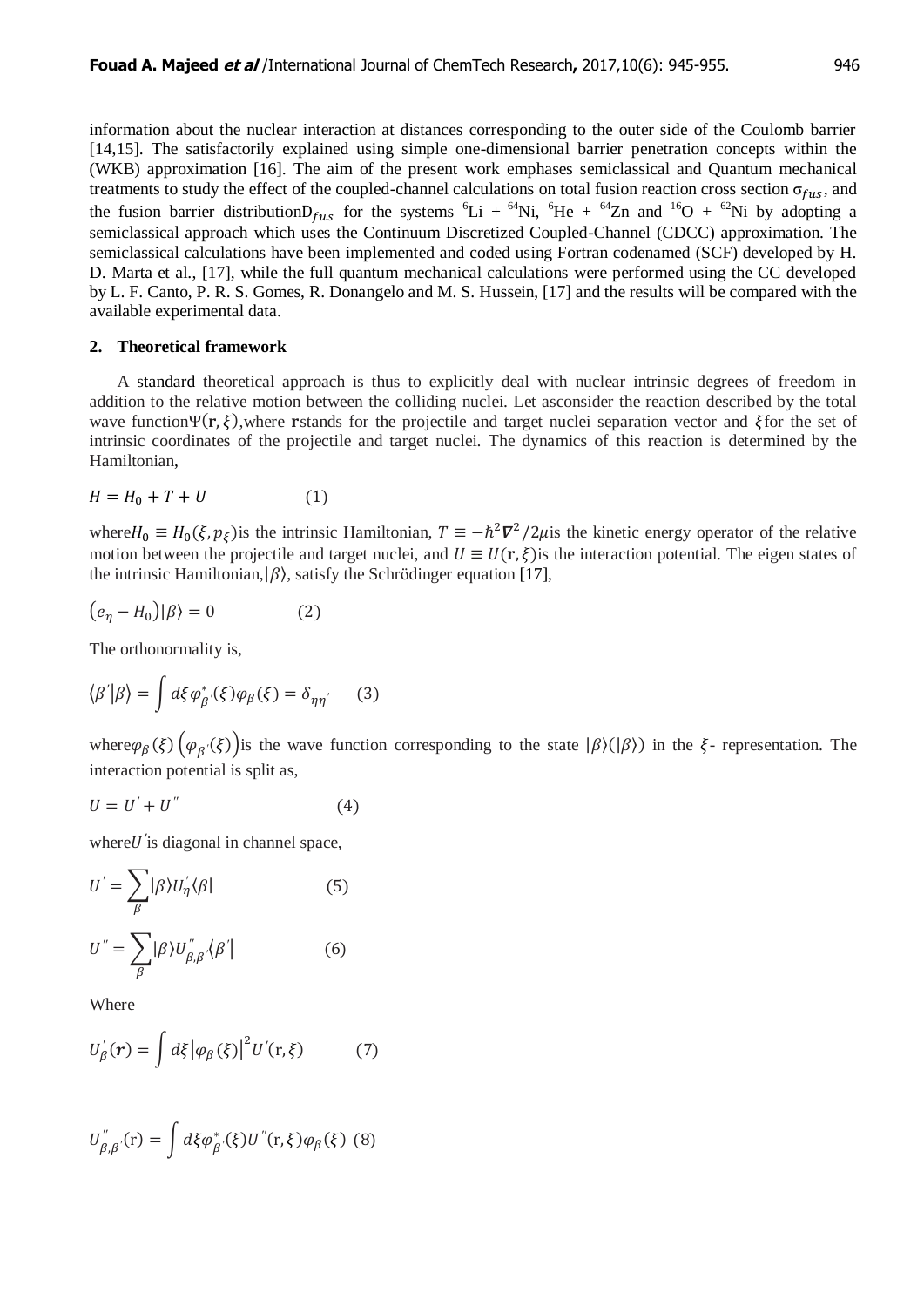The potential  $U$  is arbitrary, except for the condition of being diagonal in channel space. However, once it is chosen, U''s given by the relation  $U'' = U - U'$ . Frequently, it is convenient to choose U' such that  $U$ "ispurely off diagonal. In such cases the components of  $U$ " can be written [17],

$$
U_{\beta,\beta'}^{''}(\mathbf{r}) = \int d\xi \varphi_{\beta'}^{*}(\xi) U^{''}(\mathbf{r},\xi) \varphi_{\beta}(\xi) - \delta_{\beta\beta'} U_{\beta}^{'}(\mathbf{r}) \tag{9}
$$

from the Schrödinger equation, we can start to derive the coupled channel equations,

$$
(E - H)|\Psi_{\beta}(\beta_0 \mathbf{k}_0)\rangle = 0
$$
 (10)

and the channel-expansion,

$$
|\Psi_{\beta}(\beta_0 \mathbf{k}_0)\rangle = \sum_{\beta} |\psi_{\beta}(\beta_0 \mathbf{k}_0)\rangle |\beta\rangle \qquad (11)
$$

The notation  $|\Psi(\beta_0 \mathbf{k}_0)\rangle$  indicates that the collision is started in channel  $\beta_0$ , with wave vector  $\mathbf{k}_0$ , and the energy scale is chosen such that  $e_{\beta_0} = 0$ . Owing to the off diagonal part of the reaction, The Schrödinger equation solution has components  $|\Psi_{\beta}(\beta_0, \mathbf{k}_0)\rangle$  for both  $\beta = \beta_0$  and  $\beta \neq \beta_0$ , the infinite expansion of Eq. (11) is truncated so as to include only the most relevant channels or closed coupling approximation. To account forthe loss of flux through neglected channels, one may include an imaginary part in the channel potentials  $U'_R(\mathbf{r})$ . To find the wave function, we must write the Hamiltonian as [17],

$$
H = H_0 + H' + U''
$$
 (12)  

$$
H' = T + U'
$$
 (13)

When we put Eqs. (11) and (12) into Eq. (10), and take the scalar product with each intrinsic state  $\langle \beta |$ , then we get the coupled channel equations,

$$
(E_{\beta} - H_{\beta}^{'}) |\psi_{\beta}(\beta_0 \mathbf{k}_0)\rangle = \sum_{\beta'} U_{\beta, \beta'}^{''}(\mathbf{r}) |\psi_{\beta'}(\beta_0 \mathbf{k}_0)\rangle \quad (14)
$$

or,

$$
\left[E_{\beta} + \frac{\hbar^2}{2\mu}\Delta - U_{\beta}'(\mathbf{r})\right]\psi_{\beta}(\mathbf{r}) = \sum_{\beta'} U_{\beta,\beta'}^{''}(\mathbf{r})\psi_{\beta'}(\mathbf{r})\tag{15}
$$

Where,

$$
E_{\beta} = E - e_{\beta}(16)
$$

 $E_{\beta}$  is the total energy of the relative motion in channel  $\beta$  and,

$$
H'_{\beta} = T + U'_{\beta} \tag{17}
$$

The Eq. (15) switched to the more compact notation  $|\psi_\beta(\beta_0 \mathbf{k}_0)\rangle \to \psi_\beta(\mathbf{r})$ , and the channel potentials are written as*,*

$$
U'_{\beta} = V_{\beta} + iW_{\beta} \tag{18}
$$

where the flux in channel  $\beta$  accounted by the imaginary part  $W_\beta$  lost to other channels which were not included in the coupled channel equations. A consequence of the non-Hermitian nature of His that the continuity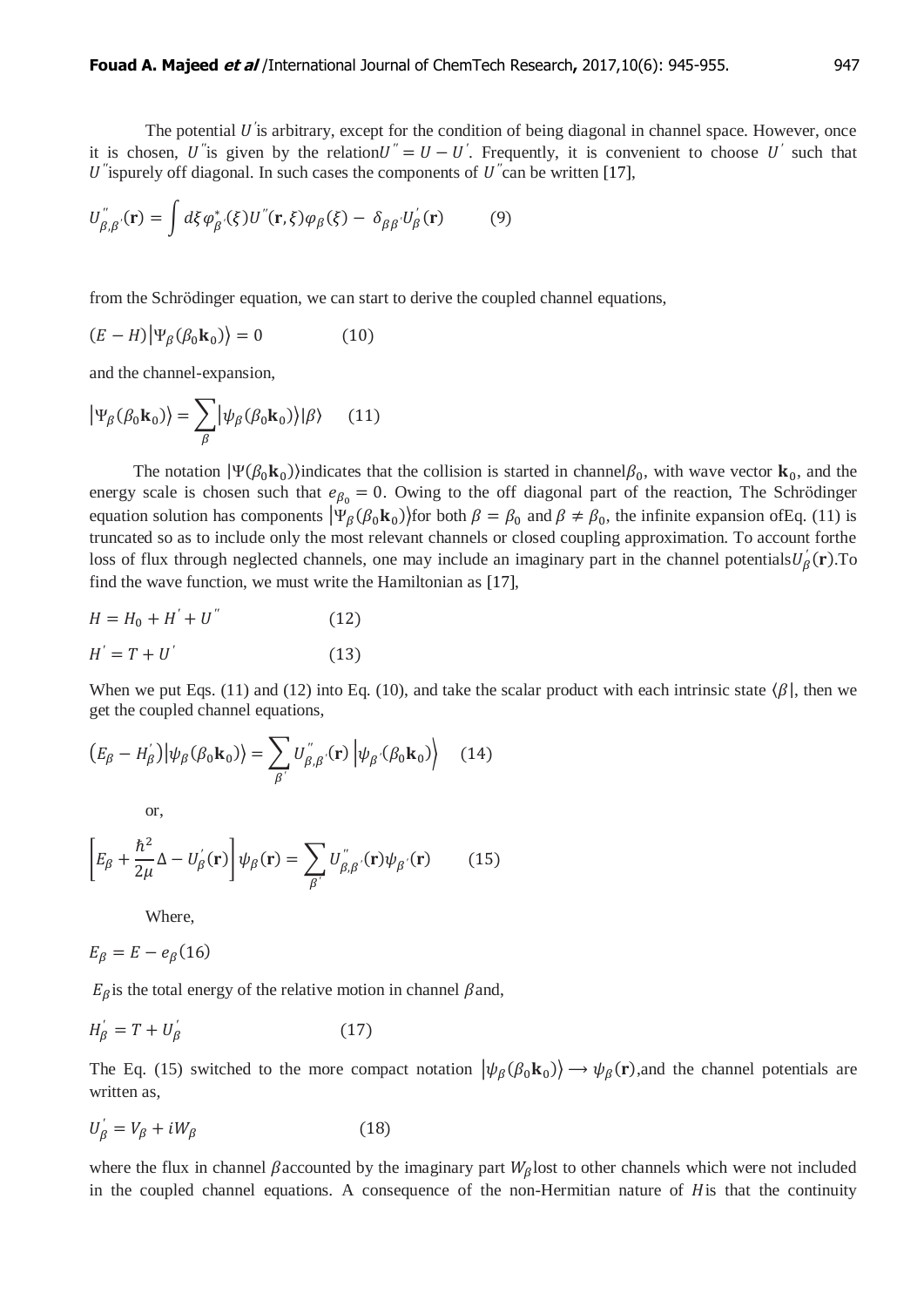equation breaks down. In the usual case where the channel coupling interaction  $U_{\beta}^{\prime}$  is Hermitian, the continuity equation is written by the relation [18].

$$
\nabla \cdot \sum_{\beta} \mathbf{J}_{\beta} = \frac{2}{\hbar} \sum_{\beta} W_{\beta}(\mathbf{r}) |\psi_{\beta}(\mathbf{r})|^2 \neq 0 \quad (19)
$$

where  $J_\beta$  is the probability current density in channel  $\beta$ . Integrating the above equation inside a large sphere with radius larger than the interaction range and using the definition of the absorption cross section  $\sigma_8[19 - 21]$ ,

$$
\sigma_{\beta} = \frac{k}{E} \sum_{\beta} \langle \psi_{\beta} | W_{\beta} | \psi_{\beta} \rangle \tag{20}
$$

If the absorptive potential can be written as,

$$
W_{\beta} = W_{\beta}^D + W_{\beta}^F(21)
$$

With  $W_R^D$  accounting for the flux lost to other direct reaction channels and  $W_R^F$  accounting for fusion absorption, the fusion reaction cross section can be written as [19,21],

$$
\sigma_F = \frac{k}{E} \sum_{\beta} \langle \psi_{\beta} | W_{\beta}^F | \psi_{\beta} \rangle \tag{22}
$$

there are strong effects in fusion reactions arising from couplings among several channels.

#### **3. Fusion Barrier Distribution**

Nuclear fusion is related with the transmission of the incident wave through a potentialbarrier, resulting from nuclearattraction plus Coulomb repulsion. However, the meaning of thefusion barrier depends on the description of the collision. Coupled channel calculations involvestatic barriers, corresponding to frozen densities of the projectile and the target. It's most dramatic consequence is the enhancement of the total fusion reaction cross section  $\sigma_{fus}$  at Coulomb sub-barrier energies  $V_b$ , in some cases by several orders of magnitude. The possible way to describe theeffect of coupling channels is as a division of the fusion barrier into several, the so-called fusion barrier distribution  $D_{fus}$  and given by [17,3],

$$
D_{fus}(E) = \frac{d^2 F(E)}{dE^2}
$$
 (23)

when  $F(E)$  is related with the total fusion reaction cross section through,

$$
F(E) = E \sigma_{fus}(E) \tag{24}
$$

The experimental determination of the fusion reaction barrier distribution has lead to significant progress in the understanding,. This comes about because, as already mentioned, the fusion reaction barrier distribution gives information on the coupling channels appearing in the collision. However, from Eq. (23), we note that, because it must be extracted from the values of the total fusion reaction cross section, it is subject to experimental as well as numerical uncertainties. The usual procedure is to estimate the second derivative appearing in Eq. (23) through a three-point difference method [23,24],

$$
D_f(E) \approx \frac{F(E + \Delta E) + F(E - \Delta E) - 2F(E)}{\Delta E^2}
$$
 (25)

where  $\Delta E$  is the energy interval between measurements of the total fusion reaction cross section. From Eq. (25) one finds that the statistical error associated with the fusion reaction barrier distribution is approximately given by [24],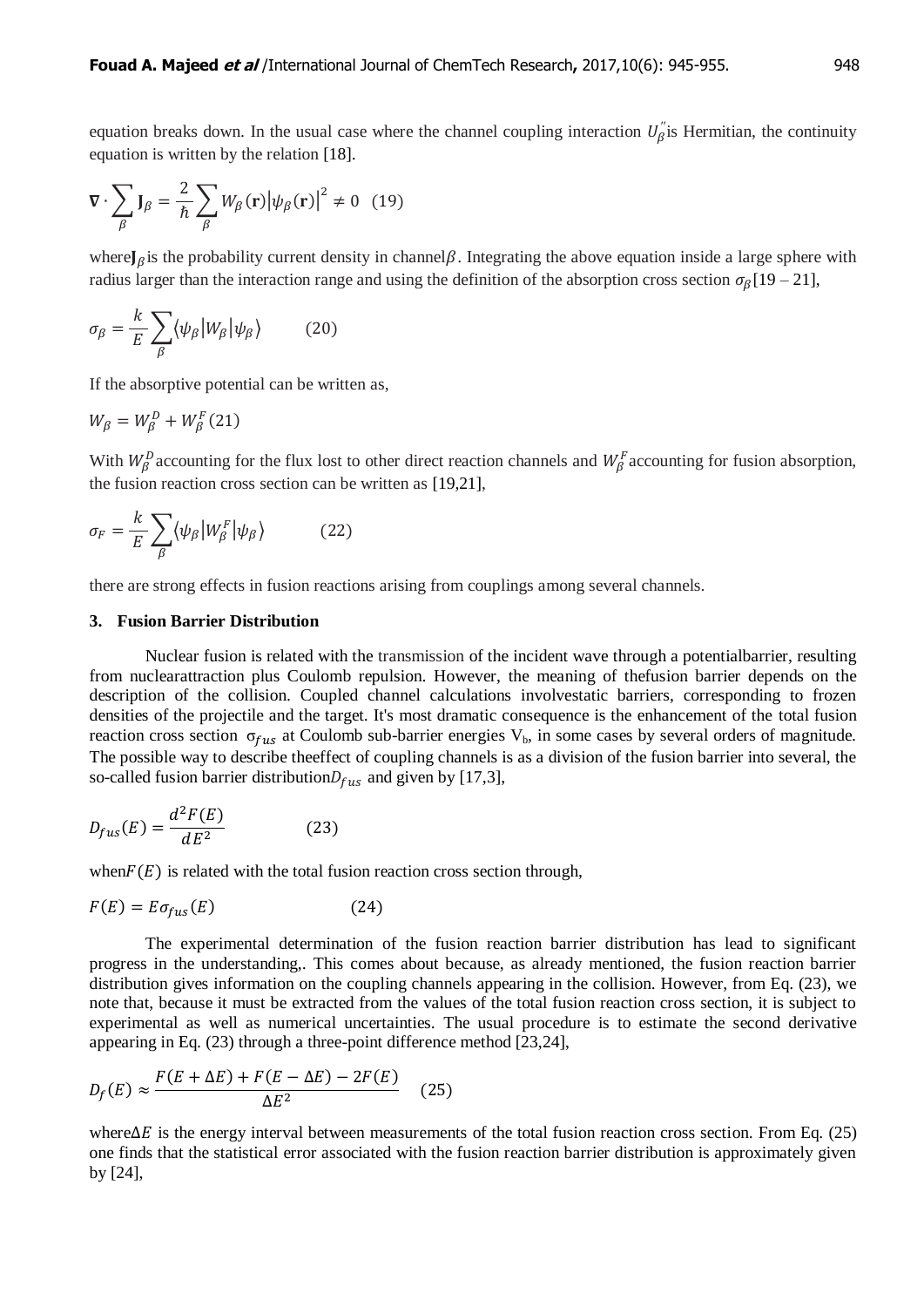$$
\delta D_f^{stat}(E) \approx \frac{\sqrt{[\delta F(E + \Delta E)]^2 + [\delta F(E - \Delta E)]^2 + 4[\delta F(E)]^2}}{(\Delta E)^2} (26)
$$

Where  $\delta F(E)$  is mean the uncertainty in the measurement of the product of the energy by the total fusion reaction cross section at a given value of the collision energy. When the uncertainties are approximately be written as [23]

$$
\delta D_f^{stat}(E) \approx \frac{\sqrt{6}\delta F(E)}{(\Delta E)^2} \tag{27}
$$

#### **4. Results and Discussion**

The total fusion reaction cross section  $\sigma_{fus}$  and the fusion barrier distribution  $D_{fus}$  have been calculated for the systems  ${}^{6}Li+{}^{64}Ni$ ,  ${}^{6}He+{}^{64}Zn$  and  ${}^{16}O+{}^{62}Ni$ . We utilized the semiclassical theory adopted the continuum discretized coupled channel (CDCC) method to describe the effect of the breakup channel on fusion processes. The semiclassical calculations has been performed using the (SCF) code, while the full quantum mechanical calculations has been performed by using the code (CC) for these systems. The Akyüz-Winther potential parameters used in thepresent calculations are tabulated in Table I.

# **4.1 The reaction**  ${}^6\text{Li} + {}^{64}\text{Ni}$

The calculations of the fusion cross section  $\sigma_{fus}$ , and fusion barrier distribution  $D_{fus}$  is presented in Fig.1 panel (a) and panel (b), respectively for the system  ${}^{6}Li + {}^{64}Ni$ . The dashed blue and red curves represent the semiclassical and full quantum mechanical calculations without coupling, respectively. The solid blue and red curves are the calculations including the coupling effects for the semiclassical and full quantum mechanical calculations, respectively. Panel (a) shows the comparison between our semiclassical and full quantum mechanical calculations with the corresponding experimental data (solid circles). The experimental data for this system are obtained from Ref. [25].The green arrow in figure 1.2. and 3. Represents the position of the Coulomb sub-barrier  $V<sub>b</sub>$ . In the case of no-coupling both semiclassical and full quantum mechanical calculations underestimate the experiential data of complete fusion below the Coulomb sub-barrier, the inclusion of the coupling in both calculations shows that the full quantum mechanical are more closer than semiclassical treatment ones in comparison with the experimental data of complete fusion below the Coulomb sub-barrier. The comparison of the calculated fusion reaction barrier distribution  $D_{fus}$  for both semiclassical and full quantal mechanical ones along with the experimental data of complete fusion extracted using the threepoint difference method is shown in panel (b) in Figure 1.The calculated chi-square values for the total fusion cross section, and fusion barrier distribution for both semiclassical and quantum mechanical coupled channel compared with their corresponding experimental data for CC and SCF codes for  ${}^{6}Li+{}^{64}Ni$  system are:

A)Below  $V_b$  The best calculated chi-square value obtained is  $(\chi^2 = 0.000916)$  for CC Code as shown in Table 3, which corresponds to the full quantum mechanical coupled channel calculations including are in best agreement with the experimental data for the total fusion cross section  $\sigma_{fus}$ . For the fusion barrier distribution  $D_{fus}$  calculations the lowest obtained is ( $\chi^2 = 0.005683$ ) for CC Code and which corresponds to the full quantum mechanical coupled channel calculations are in best agreement with their corresponding experimental data.

#### **B**) Above  $V_b$

The best calculated chi-square value obtained is  $(\chi^2 = 0.023027)$  for SCF Code as shown in Table 2, which corresponds to the semiclassical calculations including coupling channel are in best agreement with the experimental data for the total fusion cross section  $\sigma_{fus}$ . For the calculations of the fusion barrier distribution  $D_{fus}$  the lowest obtained is  $(\chi^2 = 0.022313)$  for SCF Code and which corresponds to the semiclassical

calculations including coupling channel are in best agreement with their corresponding experimental data.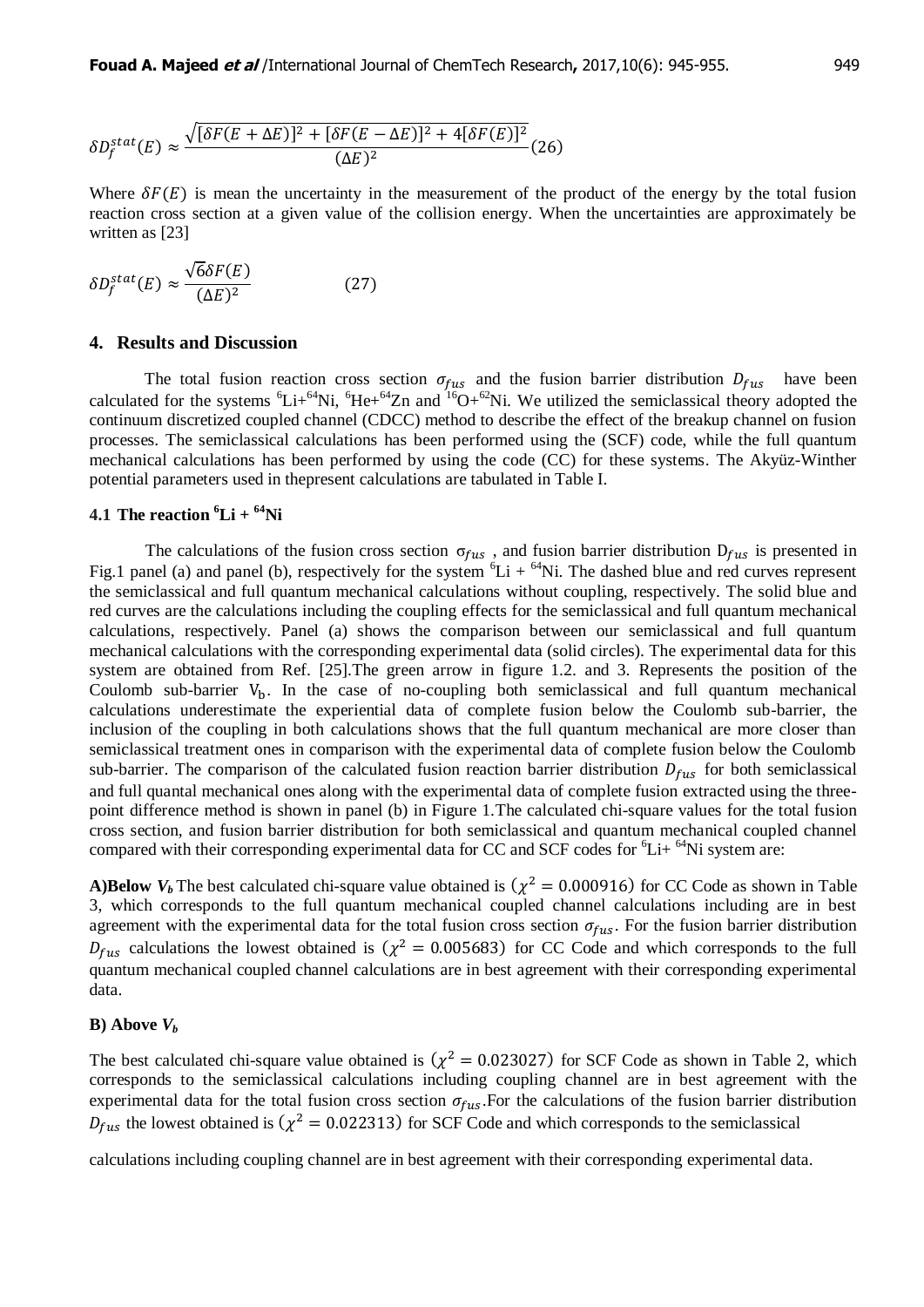|                                               |  | System $V_0(MeV)$ $r_0(fm)$ $a_0(fm)$ $V_b$ $(MeV)$ $R_b$ $(fm)$ $\hbar \omega(MeV)$ |      |       |
|-----------------------------------------------|--|--------------------------------------------------------------------------------------|------|-------|
|                                               |  | ${}^{6}$ Li + ${}^{64}$ Ni 35.0 1.100 0.800 12.41 8.82                               |      | 5.083 |
|                                               |  | ${}^{6}\text{He} + {}^{64}\text{Zn}$ 43.0 1.100 0.800 8.401 9.40                     |      | 4.115 |
| $^{16}$ O + $^{62}$ Ni 66.1 1.100 0.800 31.38 |  |                                                                                      | 9.36 | 5.073 |

**Table 1**.The parameters of Akyüz-Winther potential along with Coulomb barrier coefficients: height, radius, and curvature, Vb, Rb, and  $\hbar$ ω, respectively.

**Table 2:** The chi-square values of <sup>6</sup>Li + <sup>64</sup>Ni system for the total fusion cross section  $\sigma_{fus}$  and the fusion barrier distribution  $D_{fus}$  calculations for SCF and  $CC$  codes for under and above  $V<sub>b</sub>$  with experimental data.

| system                 |             |                                                 | <b>SCF</b> |          | CC          |                                                 |          |          |
|------------------------|-------------|-------------------------------------------------|------------|----------|-------------|-------------------------------------------------|----------|----------|
|                        | No coupling |                                                 | Coupling   |          | No coupling |                                                 | Coupling |          |
| ${}^{6}Li + {}^{64}Ni$ |             | Below $V_h$ Above $V_h$ Below $V_h$ Above $V_h$ |            |          |             | Below $V_h$ Above $V_h$ Below $V_h$ Above $V_h$ |          |          |
| $\sigma_{fus}$         | 0.114154    | 0.036414                                        | 0.001281   | 0.023027 | 0.071568    | 0.041296                                        | 0.000916 | 0.030237 |
| $D_{fus}$              | 0.018408    | 0.027179                                        | 0.023364   | 0.022313 | 0.260815    | 0.037033                                        | 0.005683 | 0.027337 |



**code** (red curves) with the experimental data (black filled circles and Violet filled squares) for **<sup>6</sup>Li +**  <sup>64</sup>Nisystem. Panel (a) for the total fusion cross section  $\sigma_{fus}(mb)$ , and Panel (b) for the fusion barrier distribution  $D_{fus}$  (mb/MeV).

# **4.2 The reaction**  ${}^{6}$ **He** +  ${}^{64}$ **Zn**

The comparison between semiclassical and quantum mechanical calculations along with the experimental data for the total fusion reaction cross section  $\sigma_{fus}$  and the fusion reaction barrier distribution  $D_{fus}$  is shown in panels (a) and (b) of Figure 2, respectively. The dashed blue and red curves represent the semiclassical and full quantum mechanical calculations without coupling, respectively. The solid blue and red curves are the calculations including the coupling effects for the semiclassical and full quantum mechanical calculations, respectively. The experimental data for the system  ${}^{6}$ He +  ${}^{64}$ Zn are obtained from Ref. [26]. The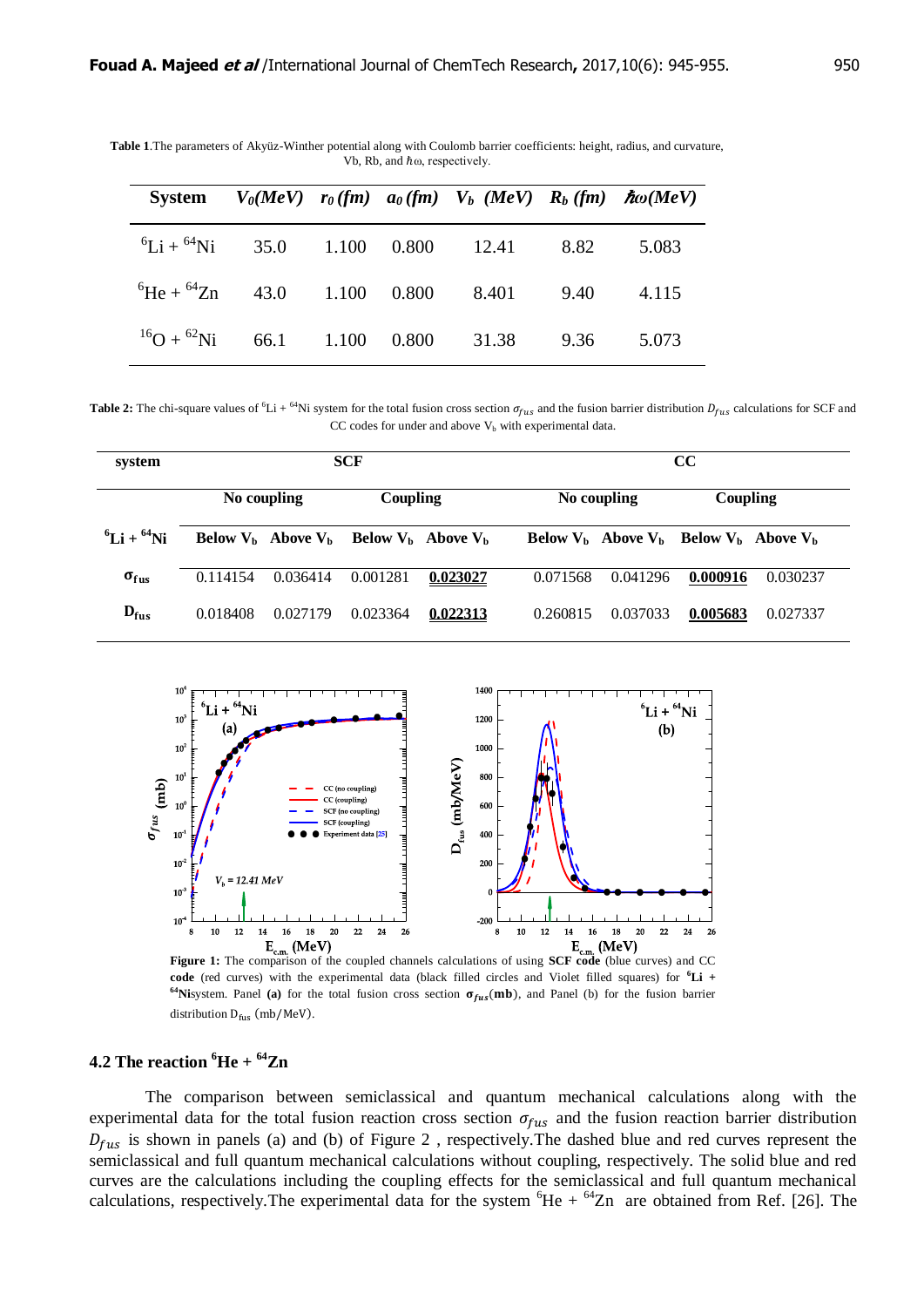calculated chi-square values for the total fusion cross section, and fusionbarrier distribution for both semiclassical and quantum mechanical coupled channel compared with their corresponding experimental data for CC and SCF codes for  ${}^{6}$ He +  ${}^{64}$ Zn systemare:

# A) **Below**  $V_b$

The calculated chi-square are tabulated in Table 3. The values are found  $(\chi^2 = 0.001670)$  for SCF Code in the case coupling channel calculations and which corresponds to semiclassical calculations including coupling are in best agreement with the experimental data for the calculations of the total fusion cross section  $\sigma_{fus}$ . The best obtained value of chi-square for the fusion barrier distribution  $D_{fus}$  calculations is  $(\chi^2)$  $0.009947$ ) for CC code and which correspond the which corresponds to the full quantum mechanical calculationsincluding coupling effects, which means that they are able to reproduce the experimental data better than other calculations.

#### **B**) Above  $V_b$

The calculated chi-square values tabulated in Table 3 are  $(\chi^2 = 0.140415)$  for CC Code in the case of coupling channel calculations and which corresponds to the full quantum mechanical no coupled channel calculations are in best agreement with the experimental data for the calculations of the total fusion cross section  $\sigma_{fus}$ . The best obtained value of chi-square for the fusion barrier distribution calculations  $D_{fus}$  is  $(\chi^2 = 0.118142)$  for CC Code and which corresponds to the full quantum mechanical coupled channel.

**Table 3:** The chi-square values of <sup>6</sup>He + <sup>64</sup>Zn system for the total fusion cross section  $\sigma_{f_{115}}$  and the fusion barrier distribution  $D_{f_{115}}$  calculations for SCF and CC codes for under and above  $V_b$  with experimental data.

| system                     |             |                       | <b>SCF</b>              |          |             | $\bf CC$                                        |          |          |  |
|----------------------------|-------------|-----------------------|-------------------------|----------|-------------|-------------------------------------------------|----------|----------|--|
|                            | No coupling |                       | Coupling                |          | No coupling |                                                 | Coupling |          |  |
| ${}^{6}$ He + ${}^{64}$ Zn |             | Below $Vh$ Above $Vh$ | Below $V_h$ Above $V_h$ |          |             | Below $V_h$ Above $V_h$ Below $V_h$ Above $V_h$ |          |          |  |
| $\sigma_{fus}$             | 0.698044    | 0.260299              | 0.001670                | 0.526217 | 0.356861    | 0.159234                                        | 0.002214 | 0.140415 |  |
| $D_{fus}$                  | 0.018097    | 0.180659              | 0.098469                | 0.275272 | 0.092432    | 0.652218                                        | 0.009947 | 0.118142 |  |



**Figure 2:** The comparison of the coupled channels calculations of using **SCF code** (blue curves) and **CC code** (red curves) with the experimental data (black filled circles) for  ${}^6\text{He} + {}^{64}\text{Zn}$  system. Panel (a) for the total fusion cross section  $\sigma_{fus}(mb)$ , and Panel **(b)** for the fusion barrier distribution  $D_{fus}$  (mb/MeV).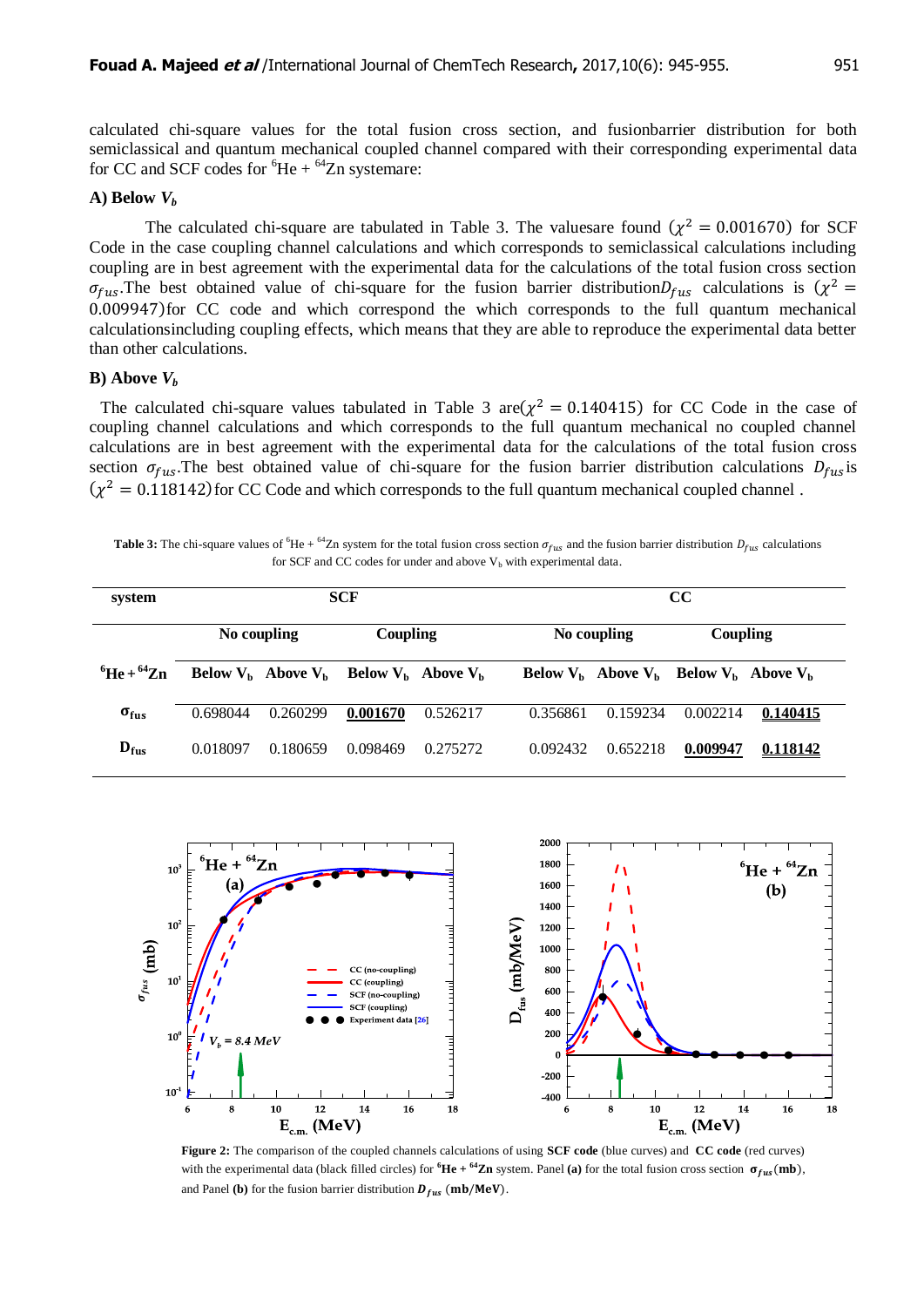# **4.3 The reaction**  ${}^{16}O + {}^{62}Ni$

Figure 3 panel (A) and (B) presents the comparison between our theoretical calculations for the total fusion reaction cross section  $\sigma_{fus}$  and the fusion reaction barrier distribution  $D_{fus}$  using both semiclassical and quantum mechanical calculations with the corresponding experimental data for the system  $16O + 62Ni$  the experimental data for this system are obtained from Ref. [27]. The dashed blue and red curves represent the semiclassical and full quantum mechanical calculations without coupling, respectively. The solid blue and red curves are the calculations including the coupling effects for the semiclassical and full quantum mechanical calculations, respectively. The calculated chi-square values for the total fusion cross section, and fusion barrier distribution for both semiclassical and quantum mechanical coupled channel compared with their corresponding experimental data for CC and SCF codes for  ${}^{16}O + {}^{62}Ni$  systemare:

#### A) **Below**  $V_b$

The calculated chi-square values tabulated in Table 4 are  $(\chi^2 = 0.015697)$  for SCF Code in the case of coupling channel calculations and which corresponds to semiclassical calculations including no coupling are in best agreement with the experimental data for the calculations of the total fusion cross section  $\sigma_{fus}$ . The best obtained value of chi-square for the fusion barrier distribution  $D_{fus}$  calculations is  $(\chi^2 = 0.010746)$  for CC code and which correspond the which corresponds to the full quantum mechanical calculations including coupling effects, which means that they are able to reproduce the experimental data better than other calculations.

**B)Above**  $V_b$  The calculated chi-square values tabulated in Table 4 is found to be  $(\chi^2 = 0.777724)$  for CC Code in the case of without couplingchannel calculations and which corresponds to the full quantum mechanical without coupled channel calculations are in best agreement with the experimental data for the calculations of the total fusion cross section  $\sigma_{fus}$ . The best obtained value of chi-square for the fusion  $(\chi^2 = 0.014914)$  for CC code and which correspond to the full quantum mechanical calculations including coupling effects, which means that they are able to reproduce the experimental data better than other calculations.

| system             |             |                                                 | <b>SCF</b> |          | cc                      |          |          |                         |
|--------------------|-------------|-------------------------------------------------|------------|----------|-------------------------|----------|----------|-------------------------|
|                    | No coupling |                                                 | Coupling   |          | No coupling             |          | Coupling |                         |
| $^{16}O + ^{62}Ni$ |             | Below $V_h$ Above $V_h$ Below $V_h$ Above $V_h$ |            |          | Below $V_h$ Above $V_h$ |          |          | Below $V_h$ Above $V_h$ |
| $\sigma_{fus}$     | 0.034347    | 0.797637                                        | 0.015697   | 0.857557 | 0.025086                | 0.777724 | 0.015889 | 0.779946                |
| $D_{fus}$          | 0.018888    | 0.087675                                        | 0.012025   | 0.038773 | 0.061254                | 0.034102 | 0.010746 | 0.014914                |

**Table 4:** The chi-square values of <sup>16</sup>O + <sup>62</sup>Ni system for the total fusion cross section  $\sigma_{fus}$  and the fusion barrier distribution  $D_{fus}$  calculations for SCF and CC codes for under and above  $V_b$  with experimental data.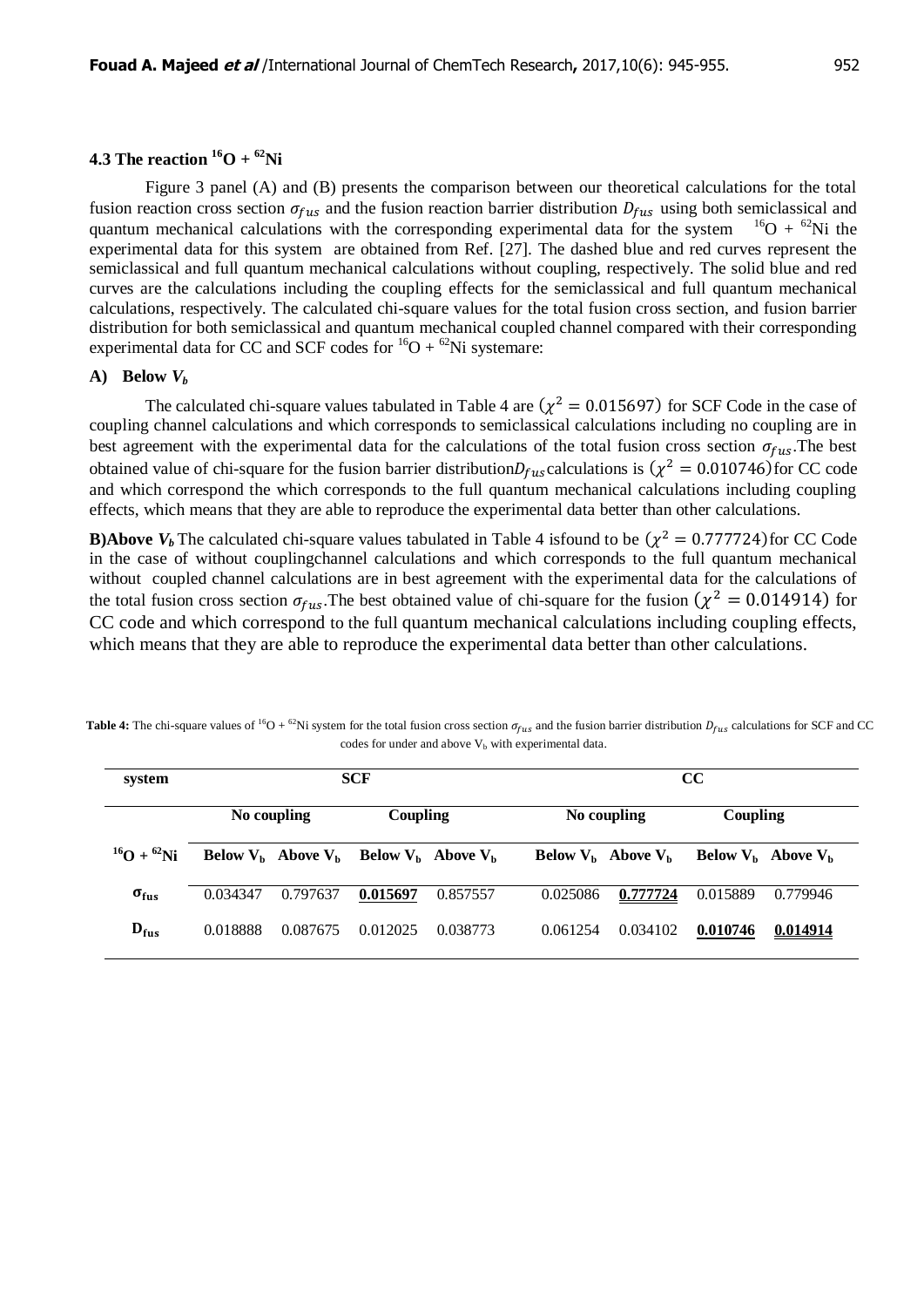

**Figure 3:** The comparison of the coupled channels calculations of using **SCF code** (blue curves) and **CC code** (red curves) with the experimental data (black filled circles) for  ${}^{16}O + {}^{62}N$ isystem. Panel (a) for the total fusion cross section  $\sigma_{fus}$ (mb), and Panel (b) for the fusion barrier distribution  $D_{fus}$  (mb/MeV).

### **5. Conclusion**

The semiclassical approach including the coupling between the elastic channeland the continuum proves to be very successful in describing the total fusionreaction cross section  $\sigma_{fus}$  and the fusion reaction barrier distribution  $D_{fus}$  calculations above and below Coulomb barrier for medium system. A comparison of our semiclassical calculations with fully quantum mechanical ones shows good agreement,above and below the Coulomb barrier. We have shown thatthe coupling in the classically forbidden regions is essential todescribe correctly the fusion process at sub-barrier energies.We could not construct the second derivative to calculate the fusion barrier distribution form the measured data accurately, therefore we could not make clear judgment of whether our semiclassical or coupled-channel calculations agreed with the experimentalfusion barrier distribution. This work can be extended to study more medium systems to confirm its validity to fusion reaction calculations

## **References**

- 1. Dasgupta M., Hinde D. J., Rowley N., and Stefanini A. M., Measuring barriers to fusion, Annu. Rev. Nucl. Part. Sci., 1998, 48, 401.
- 2. Timmers H., Leigh J. R., Dasgupta M., Hinde D. J., Lemmon R. C., Mein J. C., Morton C. R., Newton J. O., and Rowley N.,Probing fusion barrier distributions with quasi-elastic scattering, Nucl. Phys. A, (1995) 584, 190.
- 3. Rowley N., satchler G. R.,and Stelson P. H., On the "distribution of barriers" interpretation of heavyion fusion, Phys. Lett. B, 1991, 254, 25-29
- 4. Steadman S. G. and Rhoades-Brown M. J., Sub- barierr fusion reactions, Annu. Rev. Nucl. Part. Sci., 1986, 36, 649-681.
- 5. Beckerman M., Sub-barierr fusion of two nuclei, Rep. Prog. Phys., 1988 51, 1047.
- 6. Hagino K. and Takigawa N.,Subbarrier fusion reactions and many-particle quantum tunneling, Prog. Theor. Phys., 2012,128, 1061-1106.
- 7. Balantekin A. B. and Takigawa N., Quantum tunneling in nuclear fusion, Rev. Mod. Phys., 1998, 70, 77.
- 8. Keeley N., Raabe R., Alamanos N., and Sida J. L, Fusion and direct reactions of halo nuclei at energies around the Coulomb barrier, Prog. Part. Nucl. Phys., 2007, 59, 579.
- 9. Karpov A. V., Rachkov V. A and Samarin V.V., Quantum coupled-channels model of nuclear fusion with a semiclassical consideration of neutron rearrangement, Phys. Rev. C., 2015, 92, 064603.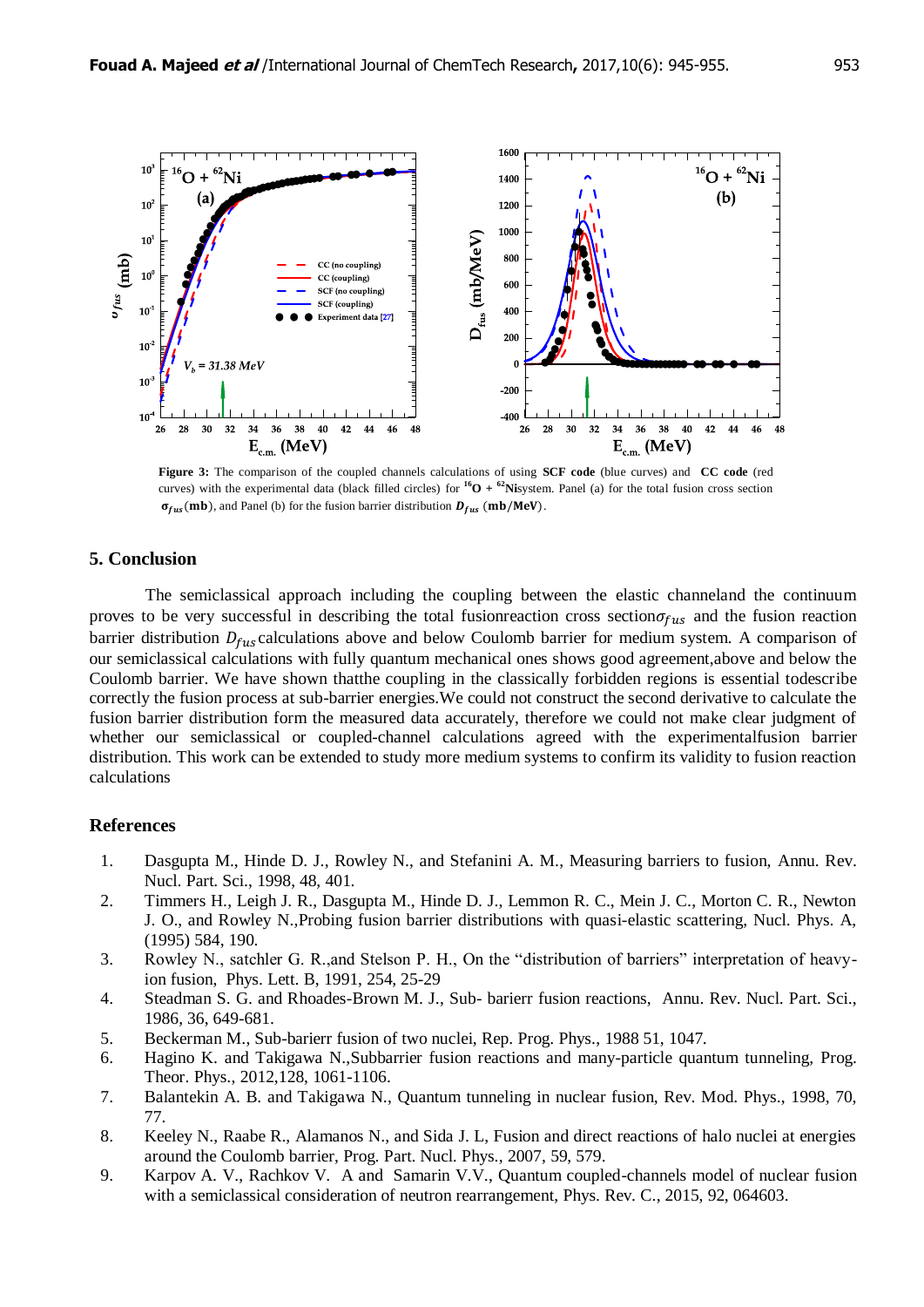- 10. Timmers H., Ackermann D., Beghini S., Corradi L., He J. H., Montagnoli G., Scarlassara E. , Stefanini A. M. and Rowley N., A case study of collectivity, transfer and fusion enhancement, Nucl. Phys. A, 1998,633, 421-445.
- 11. Kawai M., Chapter II. Formalism of the method of coupled discretized continuum channels, Prog. Theo. Phys. Suppl., 1986, 89 11
- 12. Austern N., Iseri Y., Kamimura M., Kawai M., Rawitscher G .and Yahiro M., Continuum-discretized coupled-channels calculations for three-body models of deuteron-nucleus reactions, Phys. Rep., 1987, 154 125
- 13. Nunes F .M. and Thompson I. J., Nuclear interference effects in 8 B sub-Coulomb breakup, Phys. Rev., C, 1998, 57, R2818
- 14. Balantekin A. B. and Takigawa N., Quantum tunneling in nuclear fusion, Rev. Mod. Phys., 1998, 70, 77.
- 15. Canto L. F., Gomes P. R. S., Donangelo R., Lubian J., Hussein M. S., Recent developments in fusion and direct reactions with weakly bound nuclei, [Phys. Rep.,](http://www.sciencedirect.com/science/journal/03701573)2015, 596,1-86
- 16. Steadman S. G. and Rhoades-Brown M. J., Sub-barrier fusion reactions, Ann. Rev. Nucl. Part. Sci., 1986, 36, 649- 681.
- 17. Canto L. F., Gomes P. R. S., Donangelo R. and Hussein M. S., Fusion and breakup of weakly bound nuclei, Phys. Rep., 2006, 424, 1-111.
- 18. Austern, N., Direct Nuclear Reaction Theories, Wiley, New York 1970.
- 19. Cardenas W.H.Z., Canto L.F., Donangelo R.J., Hussein M.S., Lubian J., and Romanelli A., Approximations in fusion and breakup reactions induced by radioactive beams, Nucl. Phys. A, 2002, 703, 633-648.
- 20. Hussein, M.S., Theory of the heavy- ion fusion cross section, Phys. Rev. C, 1984, 30, 1962.
- 21. Satchler, G.R., Absorption cross sections and the use of complex potentials in coupled-channels models, Phys. Rev. C, 1985, 32, 2203.
- 22. Rowley, N., Satchler, G. R., and Stelson, P. H. 1991. Phys. Lett. B254, 21.
- 23. Timmers H., Ackermann D., Beghini S., Corradi L., He J. H., Montagnoli G., Scarlassara F., Stefanini A. M., and Rowley N., A case study of collectivity, transfer and fusion enhancement, Nucl. Phys. A, 1998, 633, 421-445.
- 24. Dasgupta M., Hinde D. J., Rowley N., and Stefanini A. M., Measuring barriers to fusion, Annu. Rev. Nucl. Part. Sci., 1998, 48, 401
- 25. MoinShaikh Md., Subinit Roy, Rajbanshi S., Pradhan M. K., Mukherjee A., Basu P., Pal S. ,Nanal V., Pillay R. G. and Shrivastava A., Barrier distribution functions for the system Li 6+ Ni 64 and the effect of channel coupling , Phys. Rev. C, 2015, 91, 034615.
- 26. A. Di Pietro, P.Figuera,V.Scuderi, F.Amorini, C.Angulo, G. Cardella, E. Casarejos, S.Cherubini, J.Lu, C. Marchetta, A. Musumarra, M.Papa,M. Pellegriti, R. G. Pizzone, R. Raabe, F. Rizzo, J.L.Sida, and W. Tian, StructureEffects on Reaction Mechanismsin Collisions Induced by Radioactive Ion Beams, Phys. atom. Nucl. 2006, 69, 1366-1371.
- 27. Keeley N., Lilley J.S., Wei J.X., Dasgupta M., Hinde D.J., Leigh J.R., Mein J.C., Morton C.R., Timmers H., and Rowley N., Fusion excitation function measurements for the  ${}^{16}O+{}^{58}Ni$  and  ${}^{16}O+{}^{62}Ni$ systems, Nucl. Phys. A,1998, 628, 1-16.

**\*\*\*\*\***